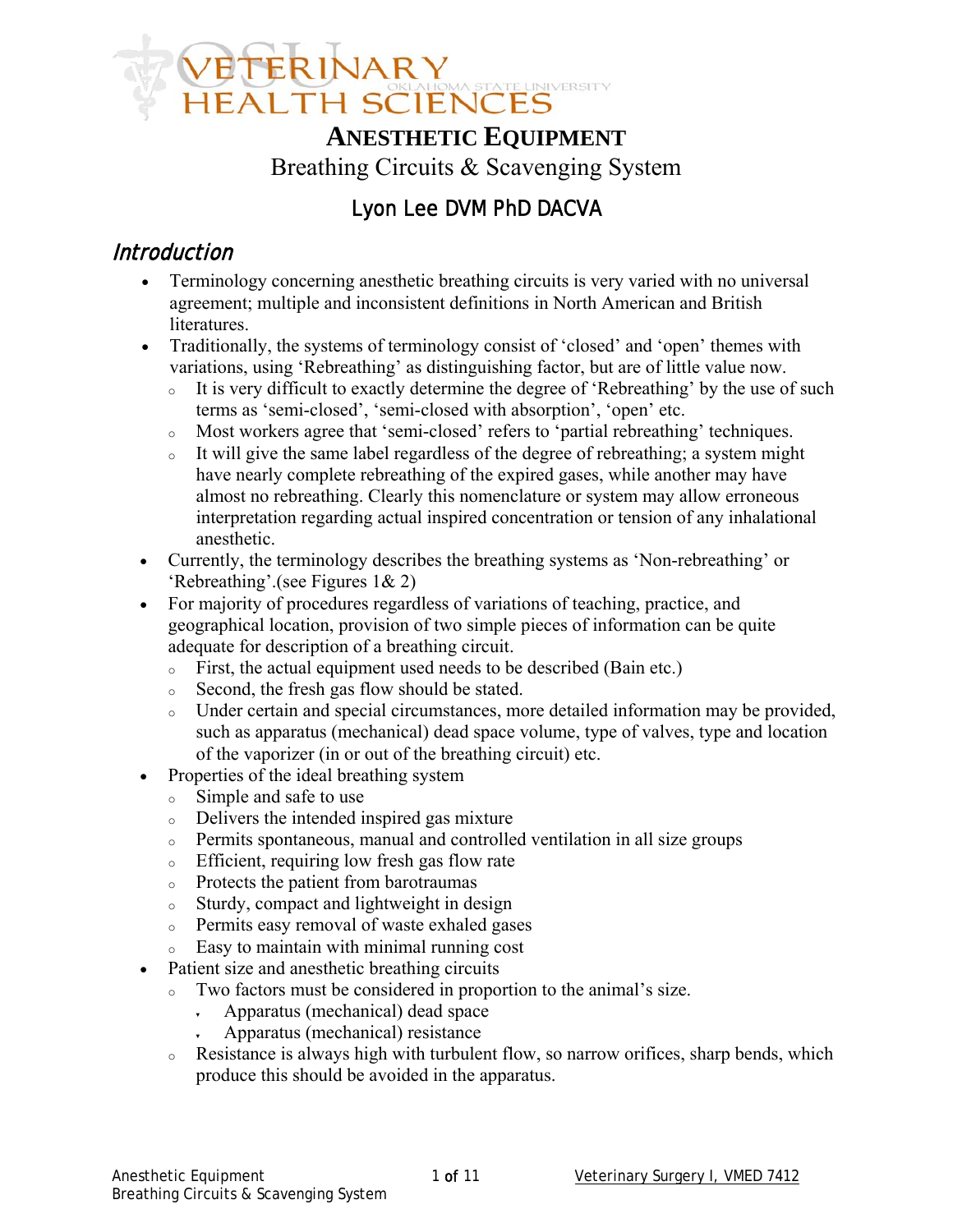<sup>o</sup> For the Laminar flow of a gas in a tube - the Hagen Poiseille law (see equation below) states that the gas flow is proportional to changes in the tube length, diameter (to the power of 4), viscosity, resistance and pressure drop; thus narrow tubes cause the greatest resistance, but resistance is also increased by long tube lengths and increased viscosity of the gas.

$$
Resistance = \frac{Length \times Viscosity}{Radius4}}
$$

- Modern volatile anesthetics are very potent and it is most important that the anesthetist does not come under their, acute or chronic, influence.
- The removal of waste anesthetic gases from the environment is now compulsory (Occupational Health and Safety Agency, OSHA, guideline), and installation of a scavenger with use of volatile anesthetics ensures compliance.
- Current legislation prescribes 'maximal permissible' concentrations of volatile anesthetic agents which are allowed to be present in the operating rooms.



Figure 1 - Functioning Systems of an Anesthetic Machine

Figure 2 - Non-rebreathing Circuits

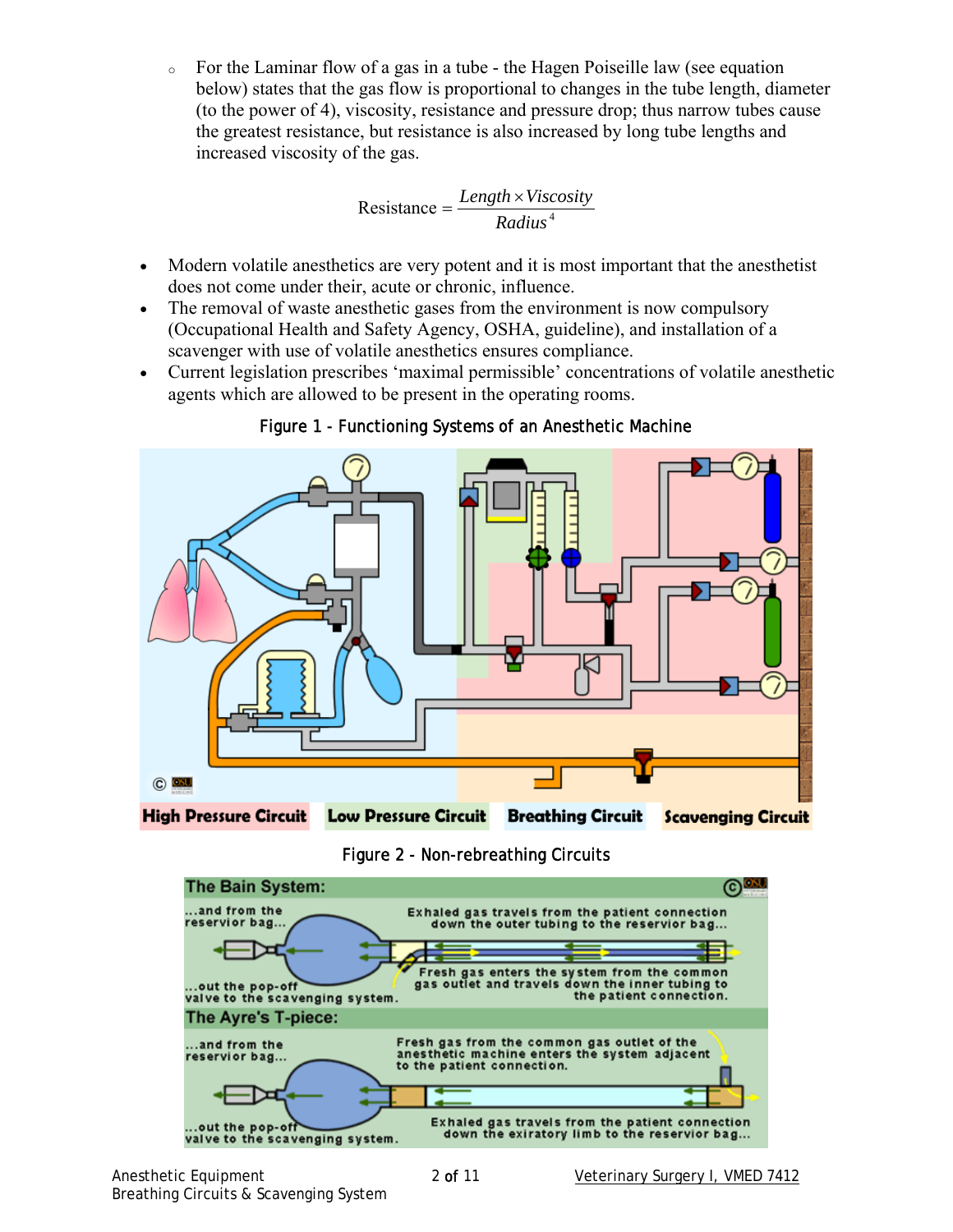# Current terminology of the Anesthetic breathing circuits

#### Non-rebreathing circuits

- With these, the patient breathes in from the reservoir and out to atmosphere. The gases are not re-used.
- However, in practical sense, this terminology is incorrect because some rebreathing of exhaled gases occurs in most of these systems, especially with lower recommended flow rates.
- Satisfactory elimination of  $CO<sub>2</sub>$  is dependent on adequate gas flow, and on minimal dead space in the circuit.
- Examples: Bain, Ayre's T piece, Magill, Lack

#### Rebreathing circuits

- Here the same gases are re-used, and  $CO<sub>2</sub>$  is removed by passage of the gas through soda lime.
- Examples: Circle, To and Fro, Universal-F.
- A circle rebreathing circuit is composed of
	- <sup>o</sup> Carbon dioxide absorbing canister
	- <sup>o</sup> Y-piece
	- <sup>o</sup> Inhalation and exhalation breathing tubes
	- <sup>o</sup> Inhalation and exhalation unidirectional (one way) valves
	- <sup>o</sup> Fresh gas inlet
	- <sup>o</sup> Pressure manometer
	- <sup>o</sup> pop-off valve
	- <sup>o</sup> A reservoir bag

# Old Terminology of the Anesthetic breathing circuits

• There are exceptions but basically all systems using non compressed gases (i.e. room air) classify as 'open' and all those using an oxygen cylinder classify as 'closed'.

|  |  | Table 1. Traditional terminology of the anesthetic breathing circuits. |  |  |
|--|--|------------------------------------------------------------------------|--|--|
|  |  |                                                                        |  |  |

|                                                               | Reservoir  | Rebreathing                 | <b>Types</b>                                                     |
|---------------------------------------------------------------|------------|-----------------------------|------------------------------------------------------------------|
| 1. Open. Draw over<br>systems with non<br>rebreathing valves. | No         | No.                         | Bag and bottle                                                   |
| 2. Semi-open.                                                 | No         | Partial<br>$(CO2$ build up) | Bag and bottle with<br>occlusive packing                         |
| 3. Semi-closed<br>without absorption.                         | <b>Yes</b> | <b>No</b>                   | Bains, modified Jackon<br>Rees, Ayre's T piece.<br>Lack, Magill  |
| 3. Semi-closed with<br>absorption.                            | Yes        | Partial                     | Carbon dioxide absorbers<br>with leak (circle and to<br>and fro) |
| 4. Closed.                                                    | Yes        | Complete                    | Carbon dioxide absorbers<br>with no leaks                        |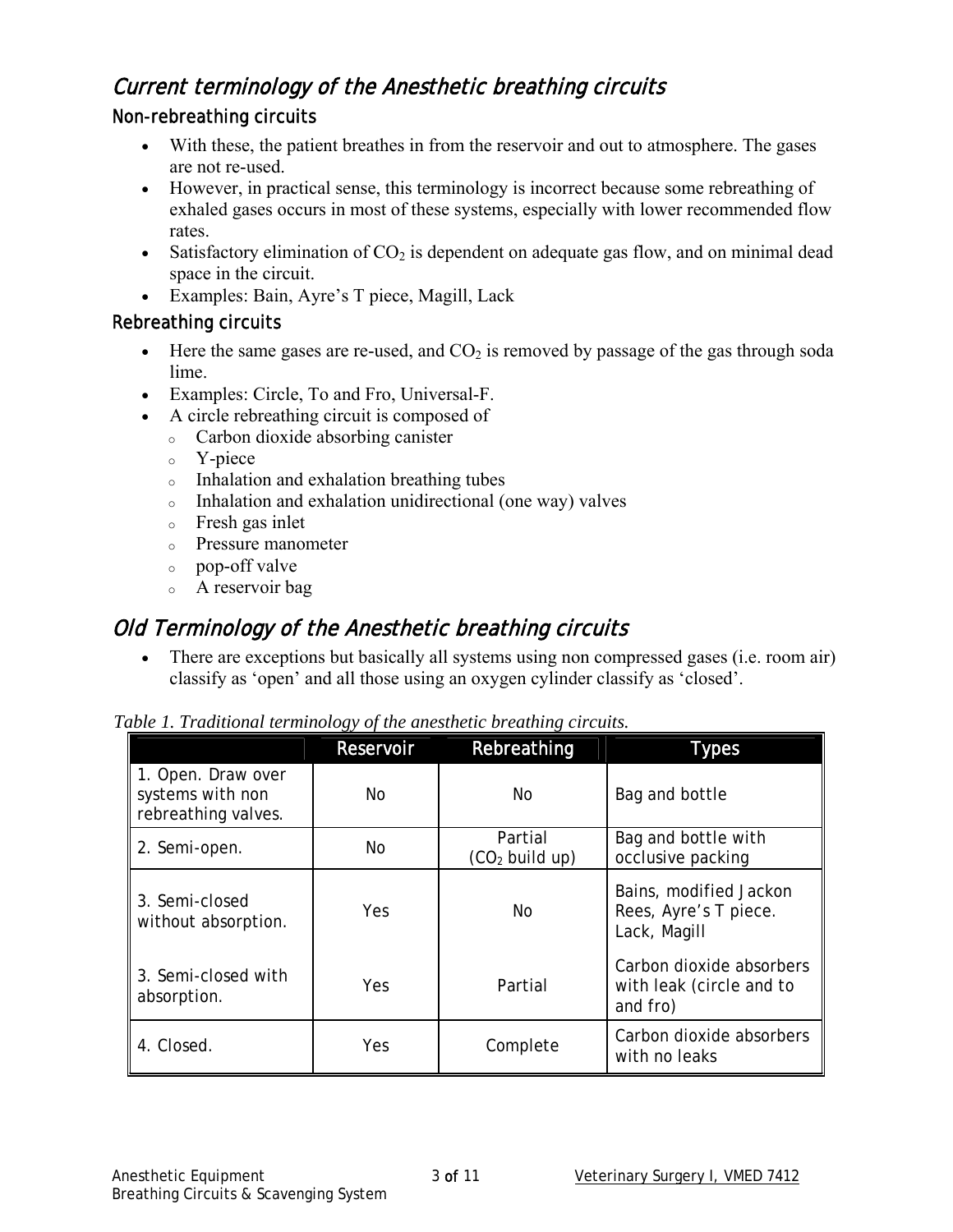#### Open/semi-open circuits (e.g. Chloroform Mask)

- Advantages
	- <sup>o</sup> Useful where complicated apparatus is not available. The patient airway remains open to room air and no tubing, valves or reservoir bag are used.
- Disadvantages
	- <sup>o</sup> Difficult to obtain stable anesthesia due to unknown dilution by air.
	- <sup>o</sup> Dilution depends on tidal volume and the resultant flow of gas through mask and around the sides of the mask.
	- $\circ$  No means of I.P.P.V.
	- $\circ$  Room air may not supply adequate  $O_2$  if respiratory depression exists.
	- <sup>o</sup> Agents vented to air; therefore fire and toxicity risks.

#### Semi-closed circuits (best considered as 'non-rebreathing' or 'rebreathing')

- Non-rebreathing (semi-closed without absorption)
	- <sup>o</sup> Bain, Ayre's T-piece, Jackson Rees for animals below 6 kg.
	- $\circ$  Mapleson classified these into A, B, C, D, E and F, but currently only A, D, E and F are commonly used during anesthesia. (see table 2 and figure 3)
- Rebreathing (semi-closed with absorption)
	- $\circ$  Circle (for animals weighing above 6 kg).

#### Mapleson non-rebreathing circuit systems

- Advantages
	- <sup>o</sup> Simple, inexpensive, and rugged
	- <sup>o</sup> Less resistance to breathing
	- <sup>o</sup> Easy to disassemble and can be disinfected or sterilized in a variety of ways.
	- <sup>o</sup> Light weight and not bulky. Less likely to cause excessive drag on the mask or tracheal tube, facial distortion or accidental extubation.
	- $\circ$  Reduces the time for inhalant induction for face mask induction than using a rebreathing circuit.
	- <sup>o</sup> Once induced and intubated, patients larger than 6 kg can be converted to a rebreathing circuit for anesthesia maintenance.
	- $\circ$  Anesthesia particularly easy to keep stable as animal breathes exactly what is delivered from the machine. The fresh gas inlet in a non-rebreathing circuit is adjacent to the endotracheal tube connection, and therefore changes in vaporizer setting affect the inspired gas concentration immediately.
- Disadvantages:
	- <sup>o</sup> More cold dry gases are delivered resulting in less well preserved moisture and heat within the breathing circuits, therefore danger of hypothermia.
	- <sup>o</sup> More vapor use due to higher fresh gas flow requirement, so more expensive.
	- <sup>o</sup> More pollution to atmosphere.
- Flow rates required.
	- $\delta$  Magill and Lack 1- 1.5.X minute volume (~150 ml/kg/min)
	- $\delta$  Bain and T piece 2.5 X minute volume (~250 ml/kg/min)
	- $\circ$  With the Magill circuit, I.P.P.V. leads to  $CO<sub>2</sub>$  retention.
	- <sup>o</sup> I.P.P.V. can be carried out with the other circuits.
	- <sup>o</sup> Ideally, a capnography is used so flow rates are adjusted as just enough to prevent the  $CO<sub>2</sub>$  rebreathing, avoiding waste and expense.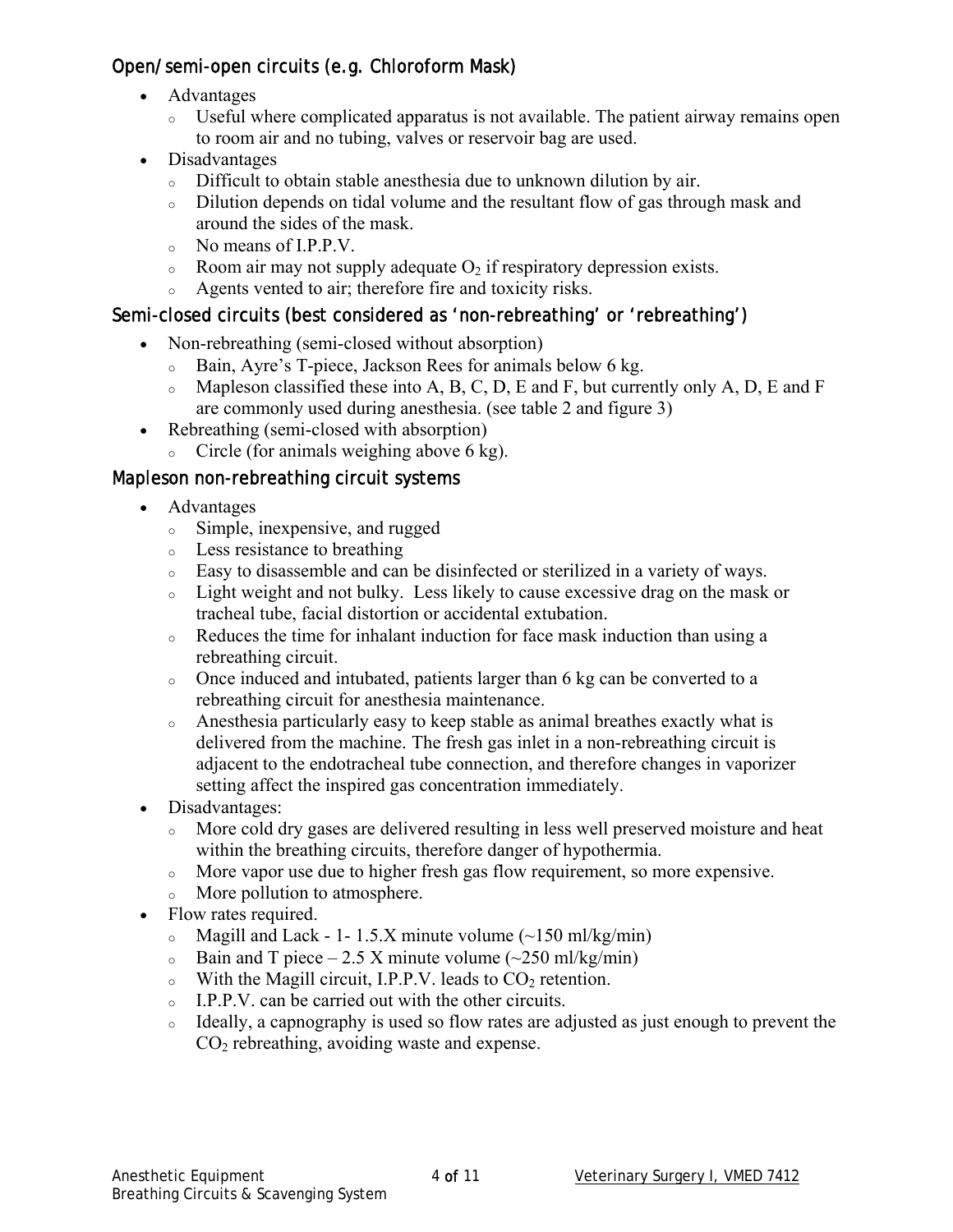*Table 2. Classification of Mapleson breathing systems.* 

| <b>Class</b>  | <b>Location of fresh</b><br>gas inlet | Valve<br>location           | <b>Reservoir</b><br>bag | Corrugated<br>tubing | <b>Examples &amp;</b><br>comment                                                         |
|---------------|---------------------------------------|-----------------------------|-------------------------|----------------------|------------------------------------------------------------------------------------------|
| $\mathbf{A}$  | Near the bag                          | Near the<br>patient         | Present                 | Present              | Magill, Lack                                                                             |
| B             | Near to the patient                   | Near the<br>patient         | Present                 | Present              | Obsolete                                                                                 |
| $\mathcal{C}$ | Near to the patient                   | Near the<br>patient         | Present                 | absent               | Obsolete in<br>anesthesia,<br>still used for<br>emergency<br>resuscitation<br>(Ambu-bag) |
| D             | Near to the patient                   | Away<br>from the<br>patient | Present                 | Present              | Bain                                                                                     |
| E             | Near to the patient                   | Away<br>from the<br>patient | absent                  | Present              | Ayre's<br>T-piece                                                                        |
| F             | Near to the patient                   | absent                      | Present                 | Present              | Jackson Rees                                                                             |

*Figure 3. Schematic diagram of the Mapleson classification of circuits.* 

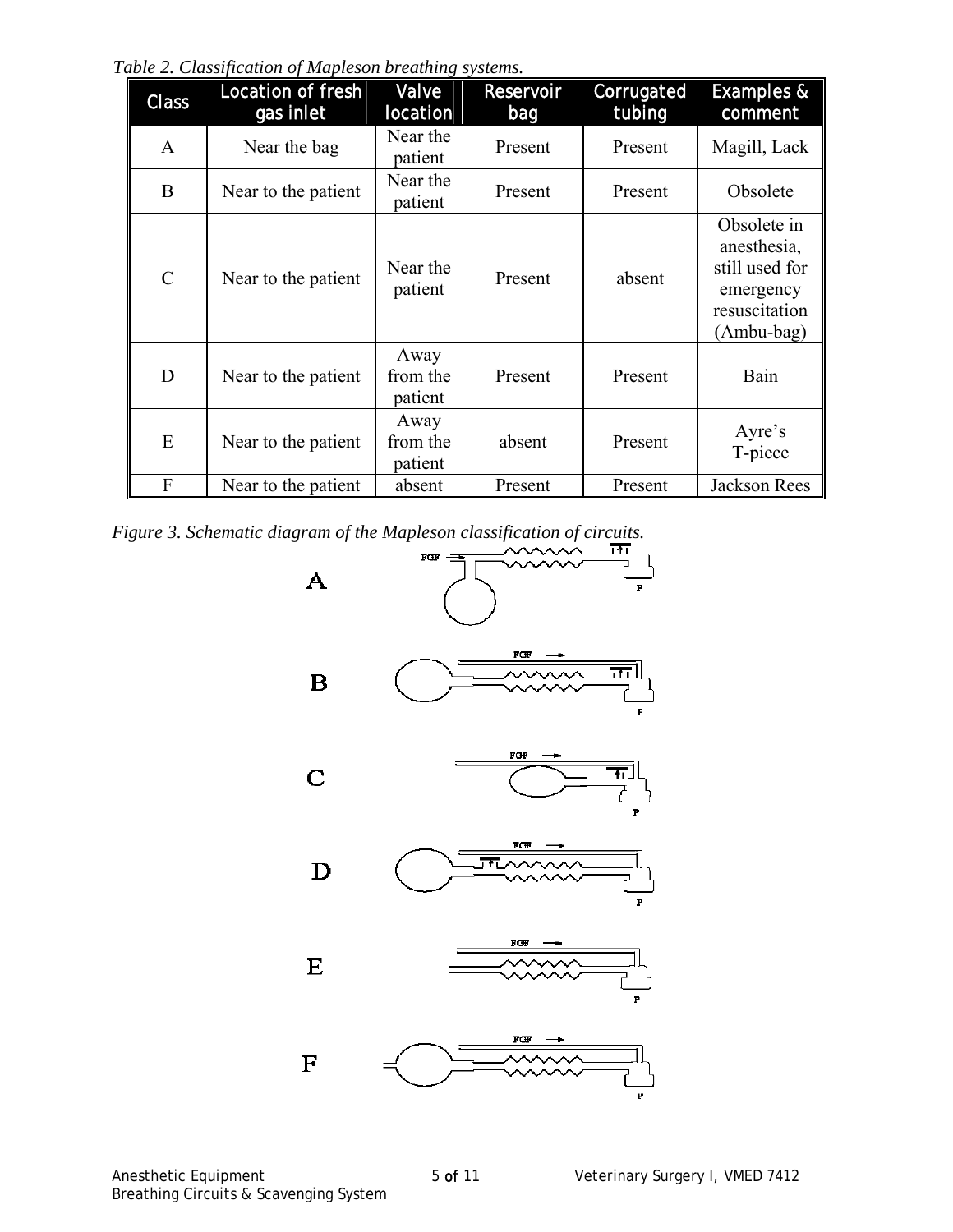#### Rebreathing circuits

- These circuits will all contain sodalime for  $CO<sub>2</sub>$  absorption.
- If run on minimal gas flows with no leaks, they are 'closed circuits'.
- If run with an overflow leak of gas, they are 'semi closed with absorption'
- Advantages
	- <sup>o</sup> Economical
	- <sup>o</sup> Gases warm and wet through rebreathing (disadvantage in hot weather)
- Disadvantages
	- <sup>o</sup> May have high resistance due to soda lime, inhalation/exhalation valves, and pop-off valve.
	- <sup>o</sup> Difficult to predict inspired anesthetic concentration because of volume buffer by breathing tubes, reservoir bag and varying degree of rebreathing.
	- <sup>o</sup> Less control of anesthetic depth than non-rebreathing circuit
- Flow rates required
	- $\circ$  Low flow: 10 20 ml/kg/min of oxygen flow rate.
	- $\circ$  Medium flow: 20 40 ml/kg/min of oxygen flow rate (suitable for most clinical circumstances).
	- <sup>o</sup> High flow: greater than 40 ml/kg/min of oxygen flow rate.
	- <sup>o</sup> Using high flow will compensate the gas leakage better with better control of anesthetic depth than low flow, but will be less economical with more loss of heat and moisture of the patient, as well as polluting the environment more.
- Rebreathing circuits may either have the vaporizer on the anesthetic machine, therefore out of the circuit (VOC), or have the vaporizer within the rebreathing circuit (VIC).

#### Rebreathing circuits and the vaporizer location

*Vaporizer out of Circuit (VOC) rebreathing circuits* 

- There are two methods of running VOC rebreathing circuits.
	- <sup>o</sup> 'Continuous' and 'intermittent' flow
- *Continuous flow (Low flow anesthesia)* 
	- <sup>o</sup> This is ideal if one can replace exactly the mount of oxygen and anesthetic which is 'used' by the animal.
	- $\circ$  This is quite practical in the horse, where one will need a flow of about 2-3 liters/minute.
	- <sup>o</sup> In small animals the flow required is so low that the vaporizers become inefficient, and it is often difficult to keep the animal asleep.
	- <sup>o</sup> A compromise is to work with a flow of about 1 liter/minute, and to leave the expiratory valves open to allow overspill. This converts the circuit to semi-closed with absorption.
- *Intermittent flow* 
	- <sup>o</sup> Here, an intermittent high flow rate is used to fill the bag with oxygen and anesthetic mixture, and left off until either the bag is empty or the depth of anesthesia requires changing.
	- <sup>o</sup> This system is very economical on gas, but has the disadvantage that the level of anesthetic administered is constantly being changed as dilution in the reservoir bag occurs.
	- <sup>o</sup> The level of anesthesia thus oscillates and at times may be unnecessarily deep.
- There are two systems of soda lime absorption that are used for types of VOC rebreathing circuits.
	- <sup>o</sup> the 'circle system' and the 'to and fro system', in which the canister may be horizontal or vertical.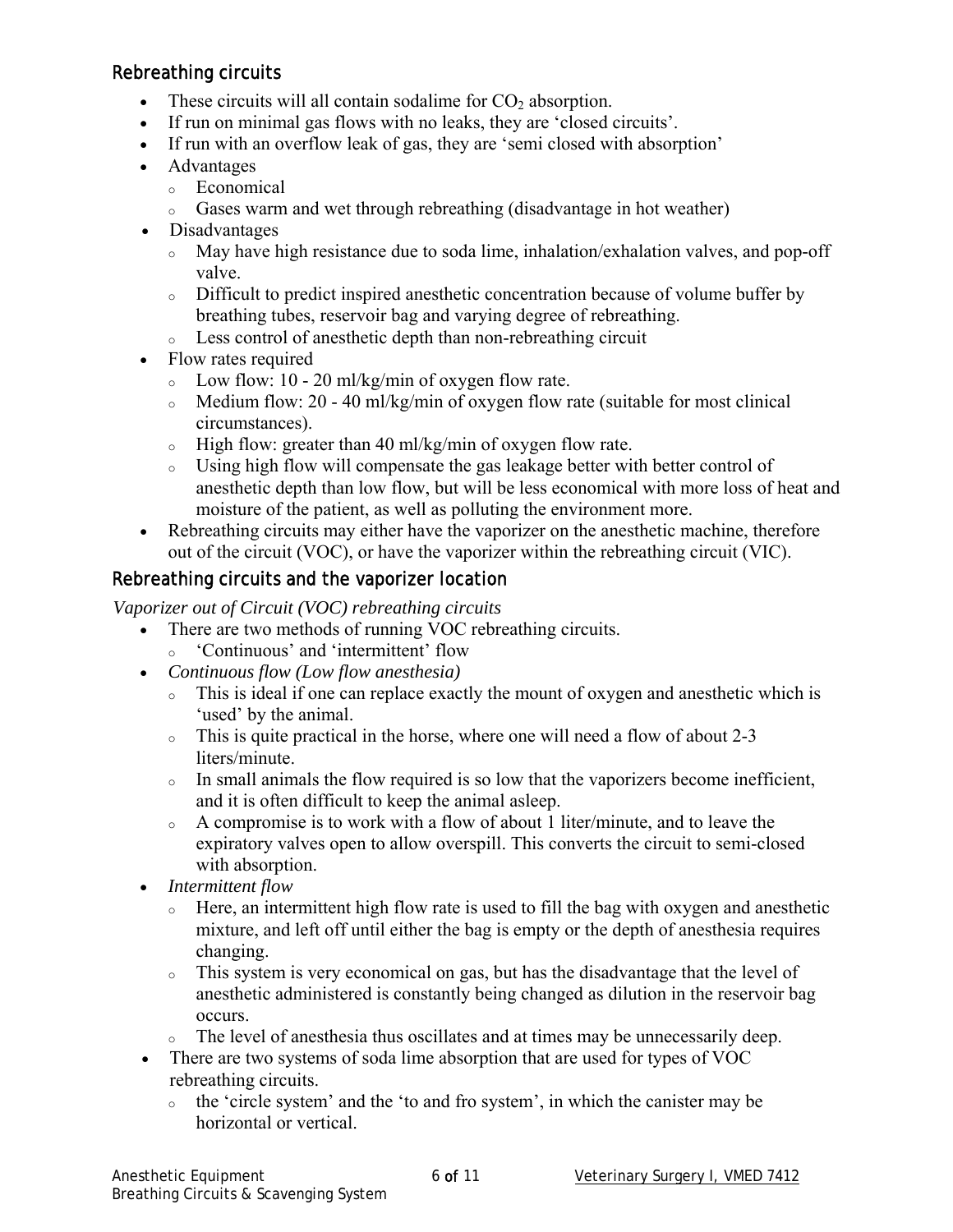- *To and fro* 
	- <sup>o</sup> Advantages
		- Comparatively cheap, mobile.
	- <sup>o</sup> Disadvantages
		- **Absorption less efficient than in circle**
		- Increasing dead-space as soda lime used up 'Layering', particularly when horizontal.
		- Hot dusty soda lime close to patient.
		- Weight of canister may kink endotracheal tube.
- *Circle* 
	- <sup>o</sup> Advantages
		- More efficient removal of carbon dioxide and use of soda lime.
	- <sup>o</sup> Disadvantages:
		- $\cdot$  Expensive to buy (now some cheap disposable circles available)
		- Can have high resistance due to length of tubing (but OK if tubes are wide)
		- Valves must be efficient, or rebreathing occurs

*Circle rebreathing systems with Vaporizer in Circuit (VIC)*

- Ohio No 8 machine, Goldman machine, Stevens machine and Kommesaroff machine.
- VIC systems are always "circle".
- In these, vaporization of the volatile agent depends on the flow through the vaporizer, which is 'pushed' through by the animal's own respiration. Thus, with every breath, more agent is vaporized.
- Advantages.
	- $\degree$  Very economical. O<sub>2</sub> requirement is that used by animal (5-10 mls/kg/min). Minimal volatile agent wasted and minimal pollution.
	- <sup>o</sup> With all rebreathing circuits, retains heat and water.
- Disadvantages.
	- $\circ$  Cannot use N<sub>2</sub>O in this circuit.
	- <sup>o</sup> If oxygen flow is too high, difficult to get adequate concentrations of some volatile agents.
	- <sup>o</sup> Cannot use safely for I.P.P.V. unless removing vaporizer.
	- <sup>o</sup> Low efficiency and nonprecision
- These circuits are claimed by the manufacturers to be very safe because if animal becomes more deeply anesthetized, respiration is less, so uptake of volatile is reduced. However, this only happens at a depth of anesthesia at which (with isoflurane and sevoflurane) there is severe hypotension, and, as with any anesthetic system, it is, perfectly possible to accidentally kill patients when using these machines. The machines were originally designed to be used with ether or methoxyflurane, both of which are very much safer in this system.
- As these machines work on minimal intake of  $O<sub>2</sub>$  into the circuit, nitrogen will accumulate, reducing the concentration of  $O<sub>2</sub>$ . Thus, before use the machine it is primed with  $100\% O_2$ ; after about 5 minutes of anesthesia the bag is emptied, and re-primed with  $100\%$  O<sub>2</sub>. Nitrous oxide must not be used.
- If these machines are used properly, with good monitoring, and if the animal is too deep the vaporizer setting is reduced, they can be excellent and economical for small animal anesthesia. However, if used as sometimes advertised; ie giving maximal anesthetic agent and counting on respiratory depression to limit uptake, then with isoflurane and sevoflurane anesthesia, such depths of anesthesia will be excessive, and accompanied by severe hypotension, with subsequent morbidity.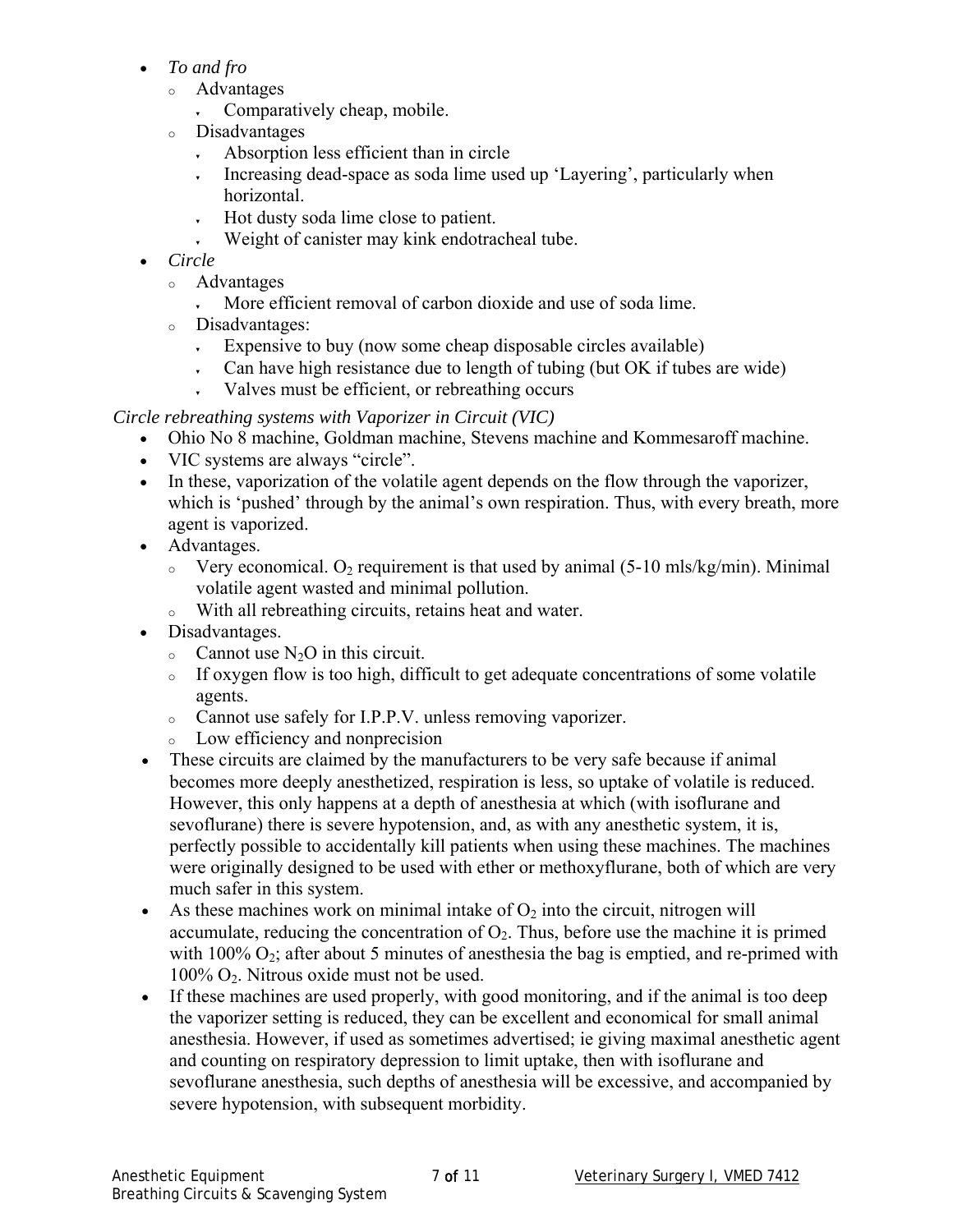#### Components of the circle system

*CO2 absorbent (Sodalime, baralyme)* 

- These are used to absorb the  $CO<sub>2</sub>$  in rebreathing circuits.
- Sodalime consists of 90% calcium hydroxide, 5% sodium hydroxide, plus 5% silicate and water to prevent powdering.
- Indicators are added to show when it is fully used (but **do not trust** them; they can get leached out by water vapor, and most change color a little too late, and also reverts to its original color when not in use).
- The absorption of  $CO<sub>2</sub>$  by these is exothermic (ie, the soda lime gets hot) you can use this action to test your soda lime - if in doubt blow on some and see if its gets hot.
- The reaction of  $CO<sub>2</sub>$  with sodalime

 $CO<sub>2</sub> + H<sub>2</sub>O \rightarrow H<sub>2</sub>CO<sub>3</sub>$  $H_2CO_3 + 2$  NaOH  $\rightarrow$  Na<sub>2</sub>CO<sub>3</sub> + 2H<sub>2</sub>O  $H_2CO_3 + 2KOH \rightarrow K_2CO_3 + 2H_2O$  $Na_2CO_3$  (or  $K_2CO_3$ ) + Ca(OH)<sub>2</sub>  $\rightarrow$  2NaOH (or 2KOH) + CaCO<sub>3</sub>

- Soft and crushable granules are converted to hard and non-crushable granules (calcium hydroxide changes to calcium carbonate - limestone) which indicates exhausted sodalime.
- Increased inspired fractional concentrations of  $CO<sub>2</sub>$  detected by the capnography indicates exhausted sodalime.

*Y-piece* 

- Constructed of plastic and unites the endotracheal tube connector and the inspiratory and expiratory breathing tubes
- Contribute to the mechanical dead space, but not significantly greater than that in a nonrebreathing system
- 15 mm I.D. female port to accpept the ET tube connector

*Breathing tubes* 

- Large bore, non-rigid breathing and usually corrugated (conducting) tubes, typically made of rubber or plastic
- Corrugations increase flexibility and resistance to kinking
- Clear plastic tubes are more lightweight, absorb less halogenated agents, have a lower compliance than rubber tubes and allow visualization of the interior of the tube.
- Act as a reservoir in certain systems.
- Provide a flexible, low resistance, light-weight connection from one part of the system to another.
- Have some distensibility but not enough to prevent excessive pressures from developing

*One-way (unidirectional) valves* 

- They direct gas flow away from the patient on expiration and toward the patient on inspiration
- Prevents the rebreathing of exhaled gases before they pass through the absorbent canister
- Gases enter a unidirectional valve from below, raise the disc, and pass under the dome to the reservoir bag, the absorbent canister or the inspiratory breathing tube
- Valve incompetence contributes to accumulation of  $CO<sub>2</sub>$  within the breathing circuits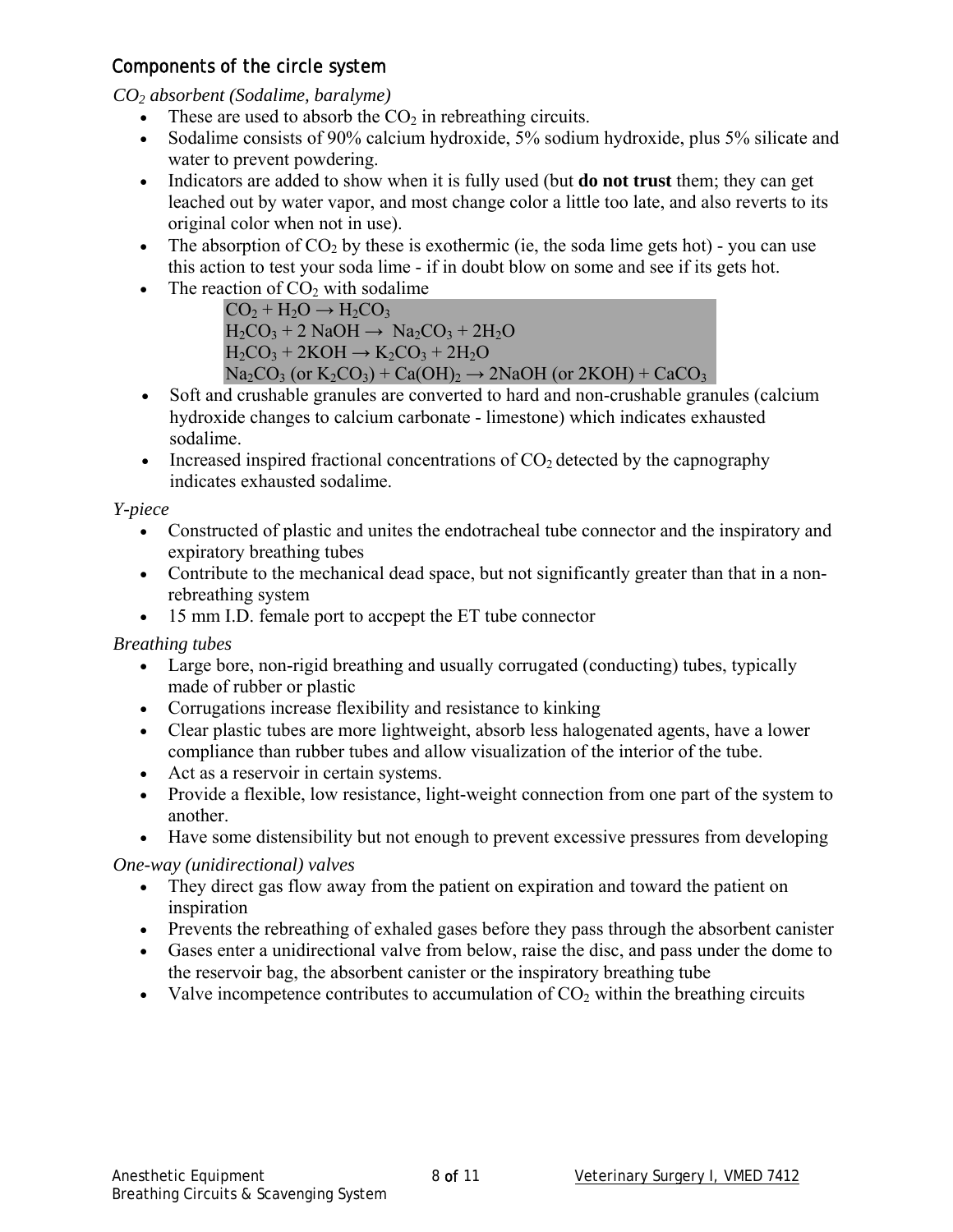#### *Fresh gas inlet*

- The location at which gases from the common gas outlet of the anesthesia machine or from the outlet of the vaporizer enter the circle system
- Placed on the absorbent canister near the inspiratory one way valve or on the inspiratory one way valve
- Entry of fresh gases on the inspiratory side of the circle
	- <sup>o</sup> minimizes dilution of the gases with exhaled gases with a VOC
	- <sup>o</sup> prevents absorbent dust inhalation
	- <sup>o</sup> reduces loss of fresh gases through the pop-off valve

#### *Adjustable pressure limiting valve (Pop-off valve)*

- A valve which allows exhaled waste gases and fresh gas flows to leave the breathing system when the pressure within the breathing system exceeds the valve's opening pressure.
- Also called as; Pop-off valve, Exhaust valve, Scavenger valve, Relief valve, Expiratory valve, Over-spill valve etc.
- It is a one way, adjustable, spring-loaded valve.
- The spring adjusts the pressure required to open the valve.
- The patient may be exposed to excessive positive pressure if the valve is closed for prolonged period (always pay great attention to the valve closure). Some designs have a safety mechanism, allowing the relief valve open when a pressure within the breathing circuit reaches about 60 cmH<sub>2</sub>O.

#### *Pressure manometer*

- A pressure gauge that is attached within the breathing circuits
- It is calibrated in cmH<sub>2</sub>O, but may have a scale of mmHg or KPa (1 KPa = 7.5 mmHg)
- Typically, a pressure build-up over 20 cmH<sub>2</sub>O for small animals and 30 for large animals is considered unsafe.

#### *Rebreathing (Reservoir) bag*

- The rebreathing (reservoir) bag is an important component of most breathing systems.
- It is made of antistatic rubber or plastic.
- Volumes of 0.5, 1, 2, 3 and 5 liters are commonly used for small animals, and 15, 20 and 30 liters are used for large animals. The typical size for a 20 kg dog is 2 liter bag, 500 ml for small dogs and cats, and 30 L for adult horses and cattle.
- It accommodates fresh gas flow during expiration acting as a reservoir available for use of the following inspiration.
- It acts as a monitor of the patient's ventilatory pattern, but is inaccurate for assessing the tidal volume.
- It can be used to assist or control the ventilation.
- Because of its compliance the rebreathing bag can accommodate rises in pressure in the breathing system better than other parts. When grossly over-inflated the reservoir bag can limit the pressure in the breathing system to about 40 cmH<sub>2</sub>O. This is due to the 'law of Laplace' dictating that the pressure (P) will fall as the bag's radius (r) increases,

#### *radius*  $Pressure = \frac{tension}{ }$

- A small bag may not be large enough to provide a sufficient reservoir for a large tidal volume.
- Too large a bag makes it difficult to act as a respiratory monitor.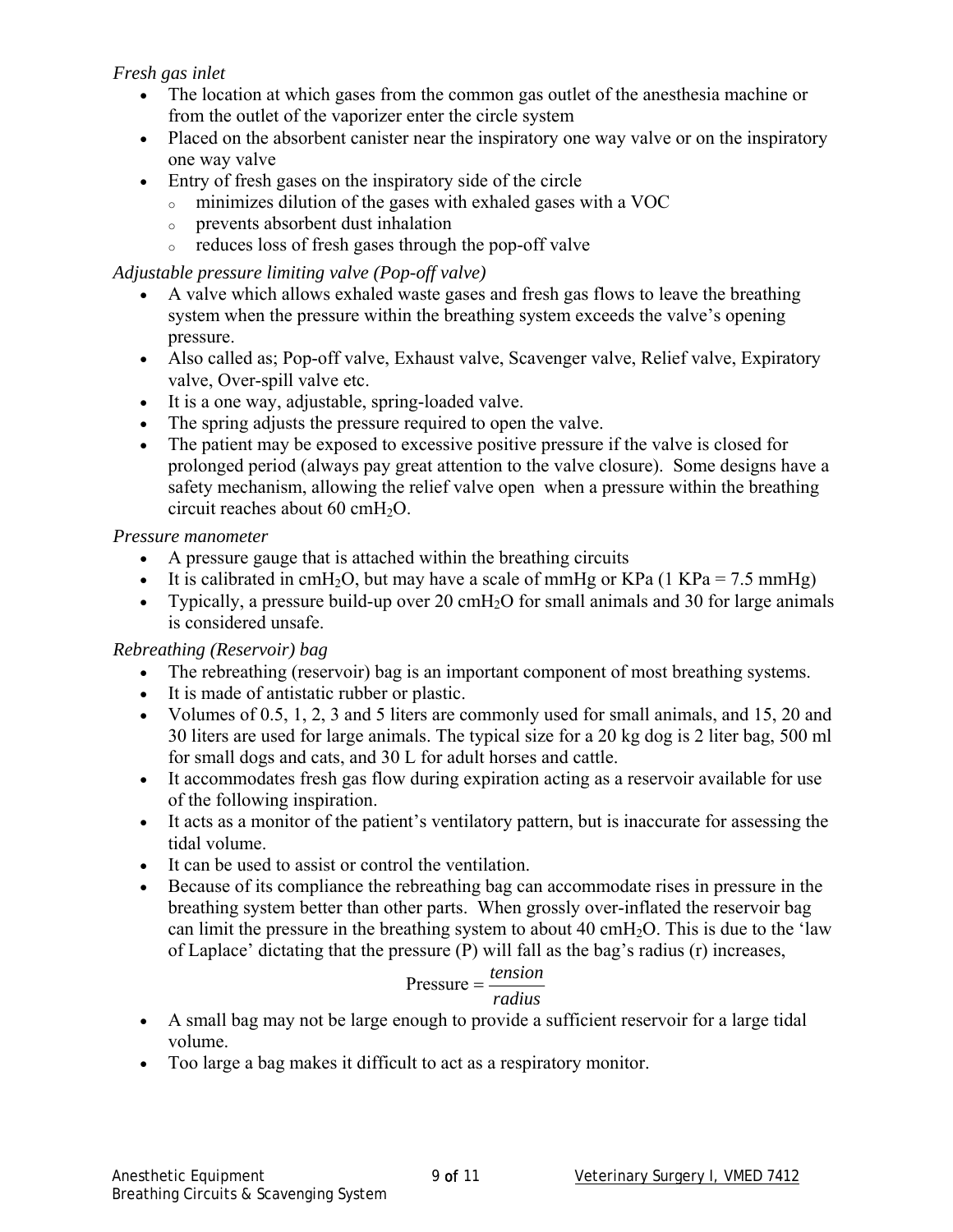## **Scavenging**

- For halogenated hydrocarbon anesthetic agents (isoflurane, halothane, sevofurane and desflurane), 2 ppm is the allowed concentration, and 25 ppm for nitrous oxide. When the halogenated hydrocarbon anesthetic agent is used with nitrous oxide the maximum permissible concentration is reduced to 0.5 ppm.
- All 'anesthetic facilities' (including recovery rooms) must be tested for levels of escaped gases. Testing is done on an occasional basis (at the moment most vets intend to test once a year), the anesthetist wearing a 'badge' for a prescribed time which is then sent away for analysis.
- There are many scavenging devices suitable for veterinary purposes but care must be taken to ensure that their use does not have an adverse effect on the patient.
- The following reference "Commentary and recommendations on control of waste [anesthetic gases in the workplace \(JAVMA, 209\(1\), pp75-77\)"](http://www.acva.org/professional/Position/waste.htm) describes more in detail the precautions and measures necessary to minimize the waste gas exposure.

#### Methods of scavenging

*Passive scavenging.* 

- Tubes from the expiratory valve of the patient circuit lead to outside.
- Advantage
	- <sup>o</sup> Cheap to install.
- Disadvantage.
	- <sup>o</sup> Ineffective.
	- <sup>o</sup> High expiratory resistance.
	- <sup>o</sup> Can obstruct expiration.
	- <sup>o</sup> Not acceptable now.

*Passive with adsorption* 

- The tube from the expiratory valve now goes to a canister of activated carbon.
- Advantage.
	- <sup>o</sup> Effective adsorption of halogenated hydrocarbon anesthetics.
	- <sup>o</sup> Simple and portable; fills the gap when moving the machine with the patient connected.
- Disadvantage
	- <sup>o</sup> High resistance.
	- <sup>o</sup> Needs frequent changing (weighed to detect when capacity full).
	- $\circ$  Will not adsorb N<sub>2</sub>O

*Active scavenging* 

- A central vacuum draws the gases away from the expiratory valve. The suction flow must be at least 30 L/min.
- Advantages.
	- <sup>o</sup> Very effective. (now really the only acceptable method).
	- <sup>o</sup> Minimal resistance to breathing (although need a method of also drawing in room air or else it would suck so hard that animal could not breath in!)
- Disadvantage
	- <sup>o</sup> Fairly expensive to install (a reasonable system is around \$3000).

*Active scavenging with adsorption*

• The best method of all!